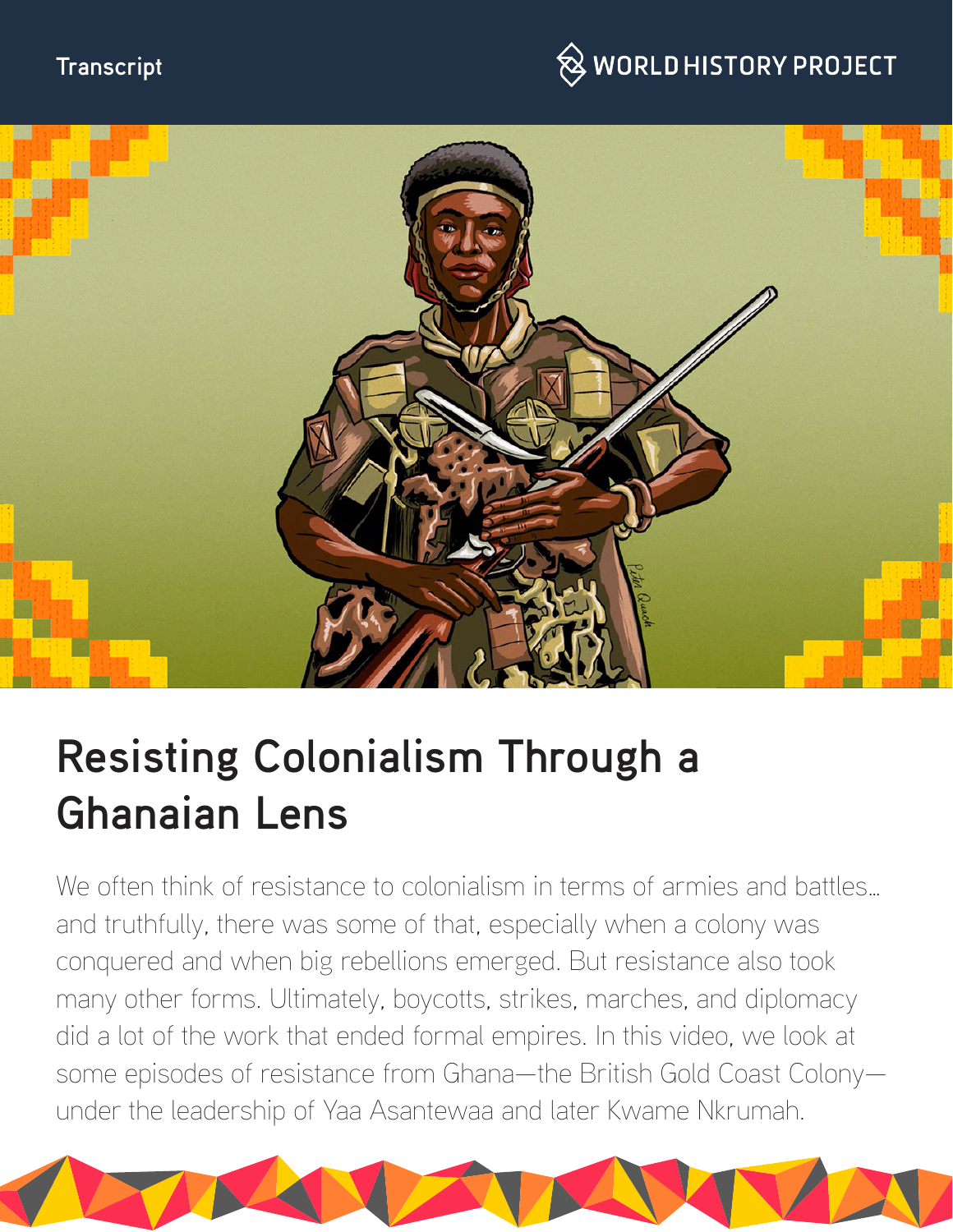

#### **00:01**

*Trevor Getz, PhD, San Francisco State University*

*Animated map of the African continent shows the location of Ghana; we see the continent transform from a continent of independent states to an almost entirely colonized continent*

**00:58**

## **01:32**

*Part 1: Yaa Asantewaa and the war for the Golden Stool*

## **02:00**

*Photo of King Prempeh II of Asante being exiled by the British, 1896 Text: "Having exiled the King of Asante, Britain sought to conquer this state, which covered much of modern-day Ghana" -Animation of and artwork depicting the Golden Stool- "The Golden Stool is the symbol of Asante independence. The first High Priest caused it to descend from above for the first Asante King, Asantehene Osei Tutu."* 

My name is Trevor Getz and I'm a professor of African history at San Francisco State University. And I'm here in Ghana, in West Africa, a place that, like most of the rest of the continent, was made up of independent states and small, selfruling communities until the 1870s. And then, in that decade, Europeans began to carve out colonies and create vast empires across the continent. By 1916, almost all of the continent had been conquered other than Ethiopia and tiny Liberia. But from the very beginning, Africans resisted, and by the 1960s, colonialism was in retreat across the continent. This was nowhere more true than in Ghana, where independence was won in 1957—the first sub-Saharan African state to become independent.

How did this happen? Well, the great Ghanaian historian Adu Boahen says, "Independence was not given on a silver platter, but won by blood." In other words, African resistance led to African independence. Adu Boahen has now passed away, but I'm here to interview other Ghanaian historians to find out what the secrets are and the ways in which everyday people and great leaders managed to resist colonial rule and create independence in Ghana.

GETZ: I'm here in Kumasi, the capital of the Asante Region, with Tony Yeboah, one of the young historians I respect most in Ghana and currently a doctoral student at Yale University. Hi, Tony, thanks for spending time with me today.

- Oh, hi, Trev, thanks for having me. - Tony, I've turned to you because I know you're an expert on this region, on Asante, and on the history of Ghana, and I want to know a little bit more about how Ghanaians resisted colonialism.

TONY YEBOAH: Well, in the first place, Ghanaians often resisted being conquered through military force. - Was the war that Yaa Asantewaa led, was that a good example? - Absolutely. By 1900, the British had seized control of Asante and exiled their king, of Asante, but it wasn't entirely conquered. So the British governor demanded the Asante people give up the Golden Stool, which is the symbol and the essence of the Asante state.

2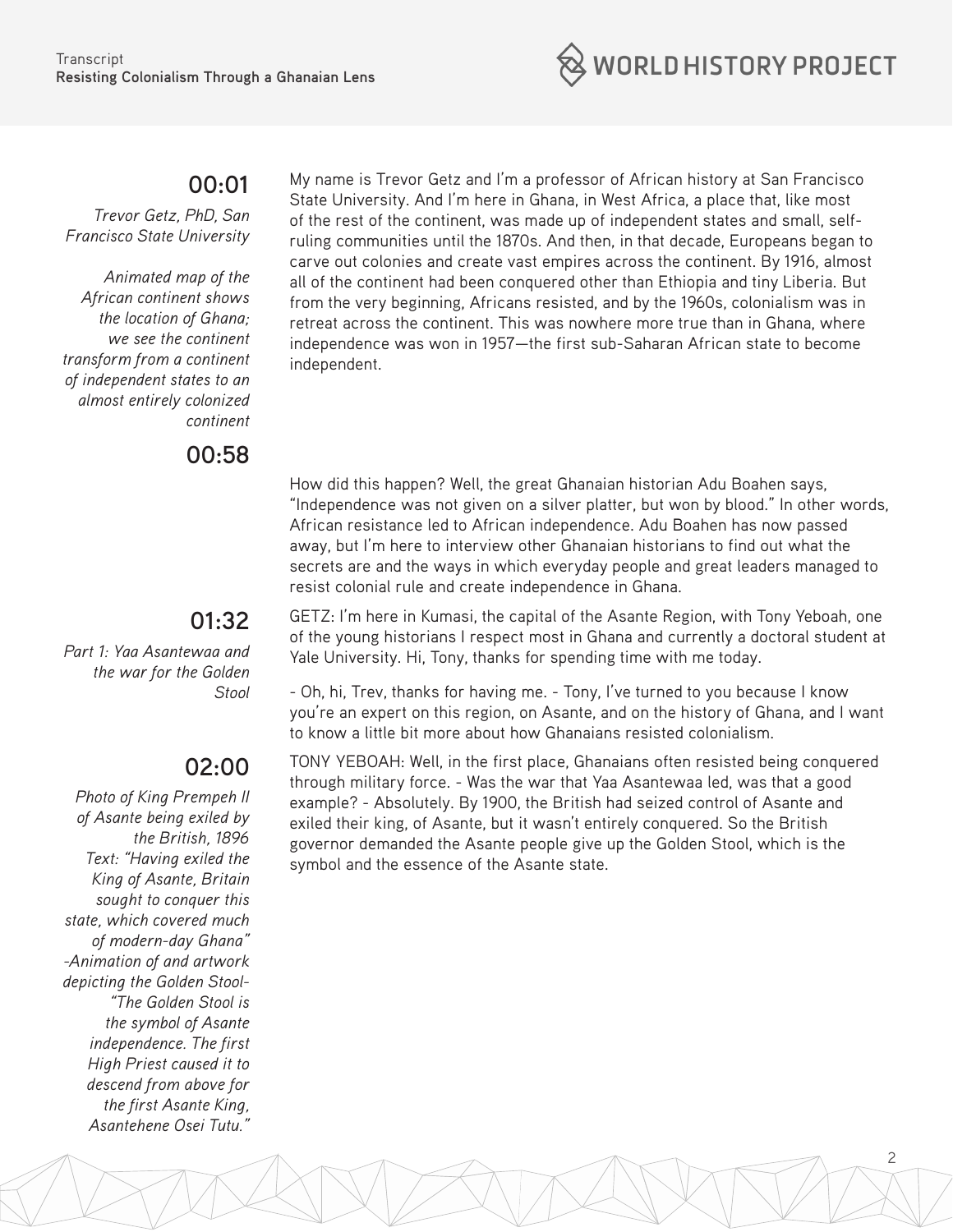

#### **02:54**

*Justice Brobbey, Curator, Manhyia Palace Museum, sits with Trevor Getz in conversation*

**03:48** 

*"If you, the men of Ashanti, will not go forward, then we will. We, the women, will. I shall call upon my fellow women. We will fight the white men. We will fight till the last of us falls in the battlefields." -Words attributed to Yaa Asantewaa*

*Text: "The war lasts until September 1900, when the Asante forces were defeated and the country came over British colonial rule. The British never find the Golden Stool, but by 1902 they occupy all of Ghana."*

#### **04:41**

*Part 2: Resisting Indirect Rule* JUSTICE BROBBEY: - Here's what happened was, that as the Golden Stool is the symbolic essence of Asante—the blood, the soul, the spirit of Asante—once the Golden Stool is missing, that would be the end of the kingdom. So the British governor, Sir Frederick Hodgson, came in to demand for the Golden Stool. Seeing that the king was not around, the queen was not around, the strong men were not around, he thought he could take as an advantage to seize the Golden Stool.

- But somebody stopped him. - Somebody stopped him. - Who was it? - Nana Yaa Asantewaa. - Okay, so who is Yaa Asantewaa?

BROBBEY: Nana Yaa Asantewaa was a queen at just about 15 kilometers from here. The chief at Ejisu had also been taken to Seychelles, so she was acting as a chief. And because there was no man to fight the British, this woman, Nana Yaa Asantewaa, at age 65, stood up and said, "I am ready to fight to defend the dignity of Asante."

GETZ: - So a 65-year-old woman... - Yes. - Went out and she gathered together the Asante troops. - You're right, you're right. - Was she successful?

BROBBEY:- Yes, she was. She was, in the sense that for nine month, the Asante fought the British. They were unable to take away the Golden Stool. So what happened was that when Asante saw that they were losing the war—and of course, they would lose the, the Golden Stool—they quickly made a fake Golden Stool and gave to the British.

GETZ: - So that, that's an incredible kind of resistance, as well. - Yes, yes—yes. - To make, to make a fake stool and give it to the British. - Yes, yes.

GETZ: - Were there other ways in which Ghanaians resisted British colonial rule?

YEBOAH: When formal colonialism was established, Ghanaians were able to identify several strategies, and these included boycott of British goods, and organizing protests, and sabotaging the British colonial system.

GETZ: So, I've heard from other scholars that a lot of anti-colonial resistance was actually directed at the chiefs. Why was that?

3

YEBOAH: All right, so, the British ruled through a system, and this system is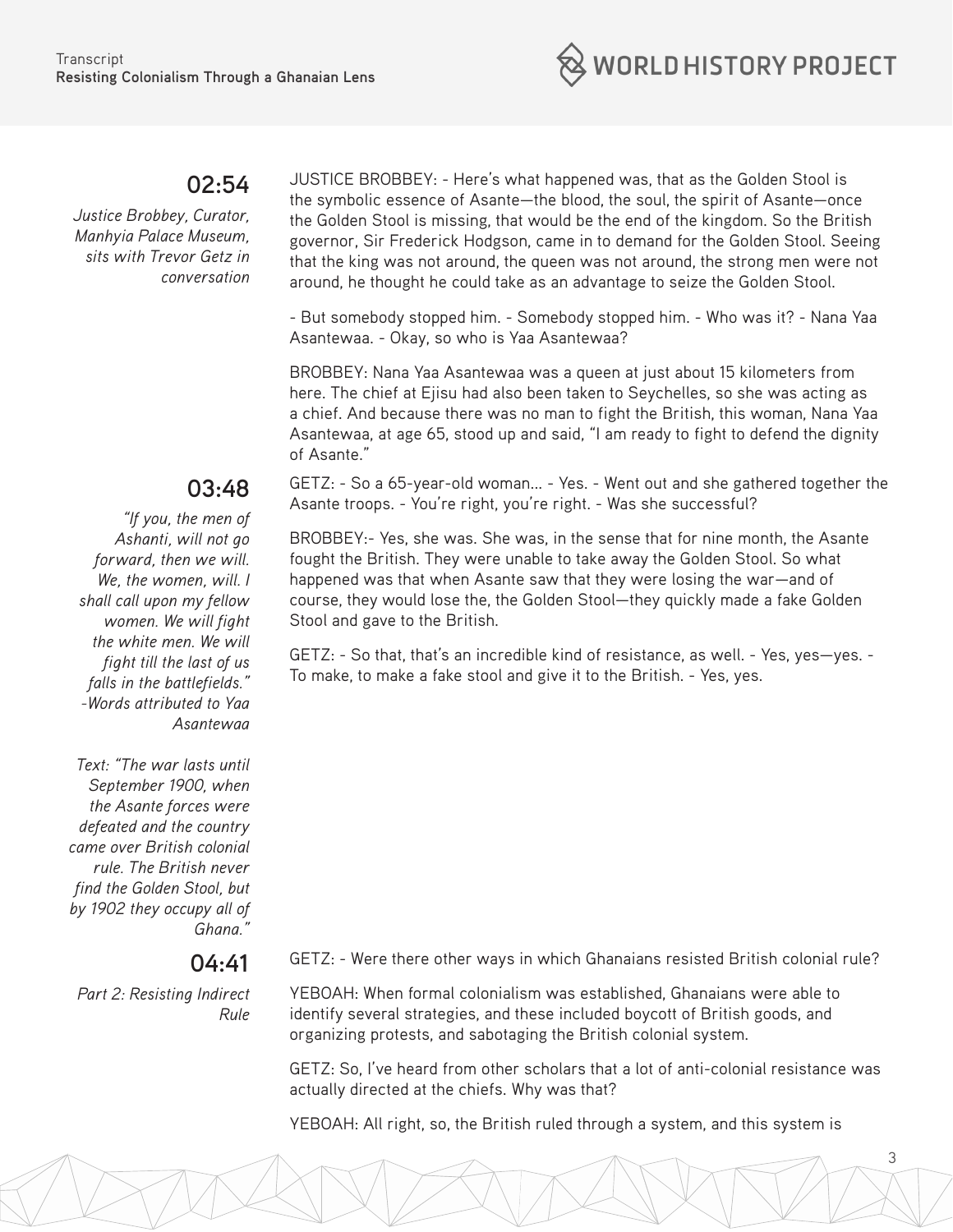**WORLD HISTORY PROJECT** 

*Photo of a Ghanaian chief shaking hands with a British colonist*

## **05:38**

*Part 3: The March to Independence Text: "After the Second World War, anti-colonial movements emerge around the world, including Ghana*

*UGCC: United Gold Coast Convention*

## **06:43**

*Dr. Robert Addo-Fening, PhD, University of Ghana*

*Animation of Ghanaians marching to the castle in protest*

*08:18 Text: "The leaders of the UGCC hired Americaneducated Kwame Nkrumah as the party's main* known as the indirect rule. And during the colonial system, the British carried out the orders through the indigenous chiefs, the local chiefs. And so, they expected the chiefs to carry out these orders. And so, whenever the people were frustrated with the system, they registered it towards their chief or to their chiefs, and in some cases, they were able to kick out some of their chiefs.

GETZ: After the Second World War, there was a major push for independence in Ghana. Can you tell us what happened?

YEBOAH: Sure. So, after the Second World War, Ghana had the first movement against British colonialism, and this was led by a group of professionals—mainly lawyers and merchants. And they formed a political party called UGCC, which was the first political party in sub-Sahara Africa. And they formed this party to kick out British colonialism.

GETZ: And what did the UGCC do in the 1940s?

YEBOAH: Beginning in 1947, the UGCC organized a boycott of British goods, and this was followed up by a march by Ghanaian World War II veterans, who marched to register their displeasure about the lack of job and complain about the pension from World War II.

ROBERT ADDO-FENING: During the war, many of them served in Burma. So in their absence, the colonial government paid allowances to their wives. Of course, the wives used these moneys looking after their kids and so on. So when they came back—and they had assured them that when they came back, they would be given jobs. So when the, the war was over, they came back, they had no money, because they have all been used up by their families, and there were no jobs.

So they decided to march to the castle to present a petition to the governor. Of course, they didn't ask for permit. They didn't have the permission. So they managed to get close to the castle, where the stadium is, and there, they were intercepted by a police officer, who said, "Where are you going?" They said, "We're going to the castle to deliver a petition." And he said, "No, you can't." And they say, "Yeah, we can—we are not armed." So he said—Imray was his name, Superintendent Imray—he said, "At the count of three, if you don't recede, I'm going to order my men to shoot." So they said, "Well, we're not going back because we don't have any ill intentions." So one, two, three, he asked an African policeman to fire. He refused, so he grabbed the rifle himself, fired, and shot three people. And that, I've never seen mayhem in the history of this country like that day.

GETZ: And you were here?

ADDO-FENING: Yes, I was. I was in Accra for a while, but that, that was '48.

GETZ: And it's at this point that Kwame Nkrumah becomes really important. How did Kwame Nkrumah come onto the scene?

YEBOAH: Kwame Nkrumah was a young man studying in the United States. And he was invited in 1947 by the leaders of the UGCC. And when Kwame Nkrumah came in 1947, he had a clash of ideas with leaders of the UGCC, so eventually,

4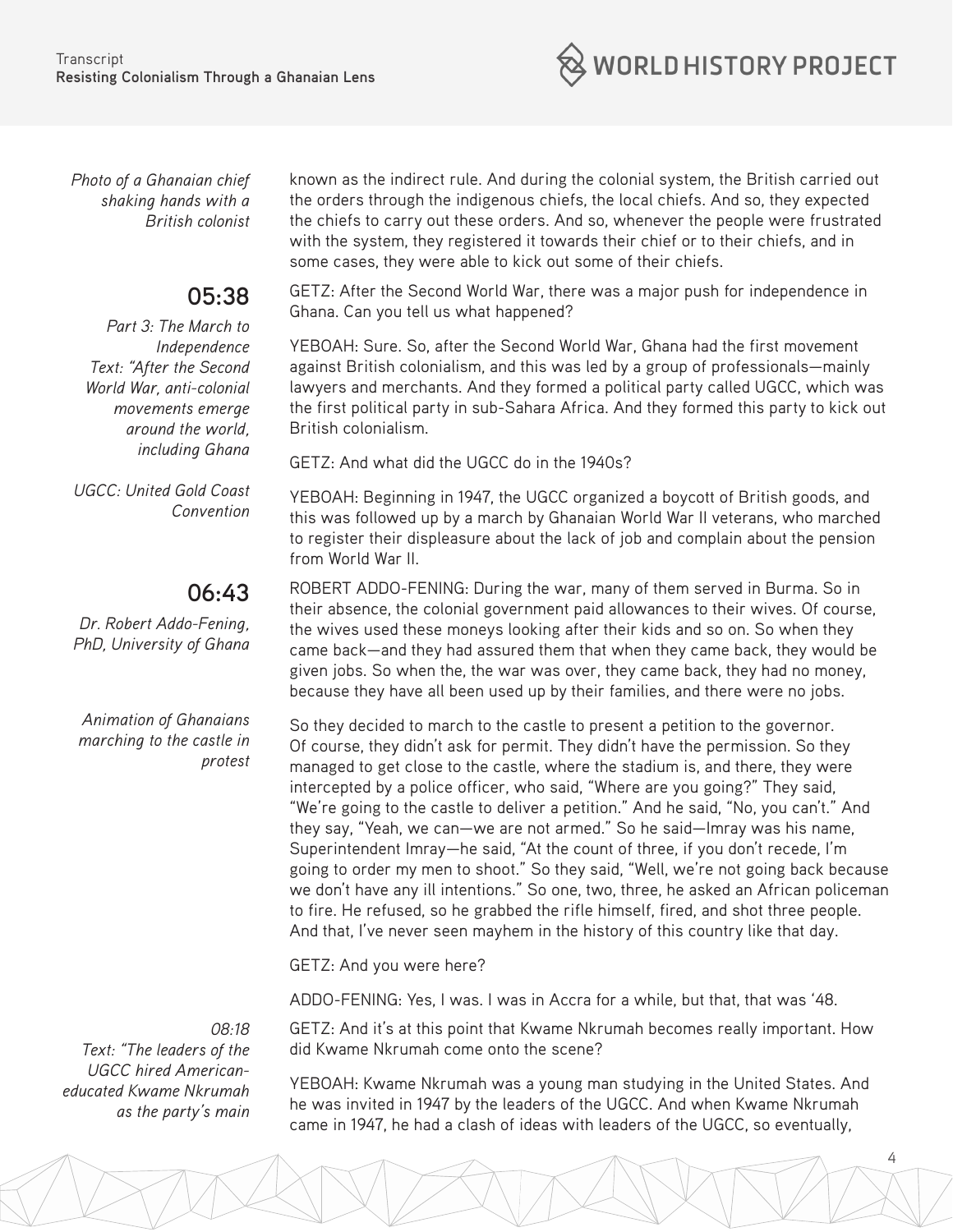

*organizer" (Photo of Kwame Nkrumah)* he broke away and formed his party.

GETZ: What was that party called?

YEBOAH: The CPP, which is the Convention People's Party.

**08:54** ADDO-FENING: The positive action was declared by Nkrumah. As I said, I was in Accra, January 1950, and women did not go to the markets, shops were not open—everything came to a standstill. And that was a positive action. That was what Nkrumah meant by positive action. So, and he told that positive action was actually a new name for the Gandhian principle of nonviolence, noncooperation. He said we're going to extend positive action on the lines of Gandhi's philosophy of nonviolence, noncooperation. I was a secondary school student, about 14 year old. So that week, all shops were closed, and some people working on conservancy and the same. Accra came, the day Accra stood still. So he was arrested by the British, you know, and he was sentenced to one year.

## **09:50**

*Text: "In 1951, with Nkrumah still in prison, the British hold an election in the colony, hoping to elect candidates friendly to their continued rule. Nkrumah ran for a seat in the government, and won. The British were forced to release him."*

## **10:42**

*Photo of a statue of Nkrumah that rests over a fountain*

## **11:16**

*Text: "in 1957, Ghana is the first sub-Saharan African country to win its independence. Others follow, and by 1975 almost all of Africa is independent, for the first time since the 19th century"*

GETZ: He ran for office.

ADDO-FENING: From prison! Whilst he was in prison, he stood for Accra Central. And he won with the largest majority in Accra history. Now the British faced a dilemma. This man is in prison, he's the leader of a party that has won about 72 out of the 104 seats. If you don't release him, you risk the failure of the constitution, so they released him. And on that day, I was there, at the James Fort Prison. I saw everything that went on. And after he came out of prison, we all followed the car to Western Arena, where he addressed the people.

GETZ: Eventually, it's Kwame Nkrumah and his Convention People's Party that leads Ghana to independence. Why? What did Nkrumah get right?

YEBOAH: So, Kwame Nkrumah recognized that he needed the support of the grassroots, and here we're looking at farmers and other workers. And he was able to reach out to them, irrespective of their ethnicity and religion. And also, his message of self-government now was very popular among the people. And I think this made the British recognize that their rule was actually coming to an end.

GETZ: Resistance is one of the most difficult things for historians to see in the historical record. The individuals who defied colonialism by doing things like lying to colonial administrators or not paying their taxes or just not showing up for work, they don't leave a lot of evidence behind, but we know it happened. Where we do get to see a lot of evidence of resistance is when massive groups of people came together to defy the colonial state. In Ghana, this happened right at the beginning, when leaders like the Queen Mother, Yaa Asantewaa, put together armies of men to resist colonial invasions.

5